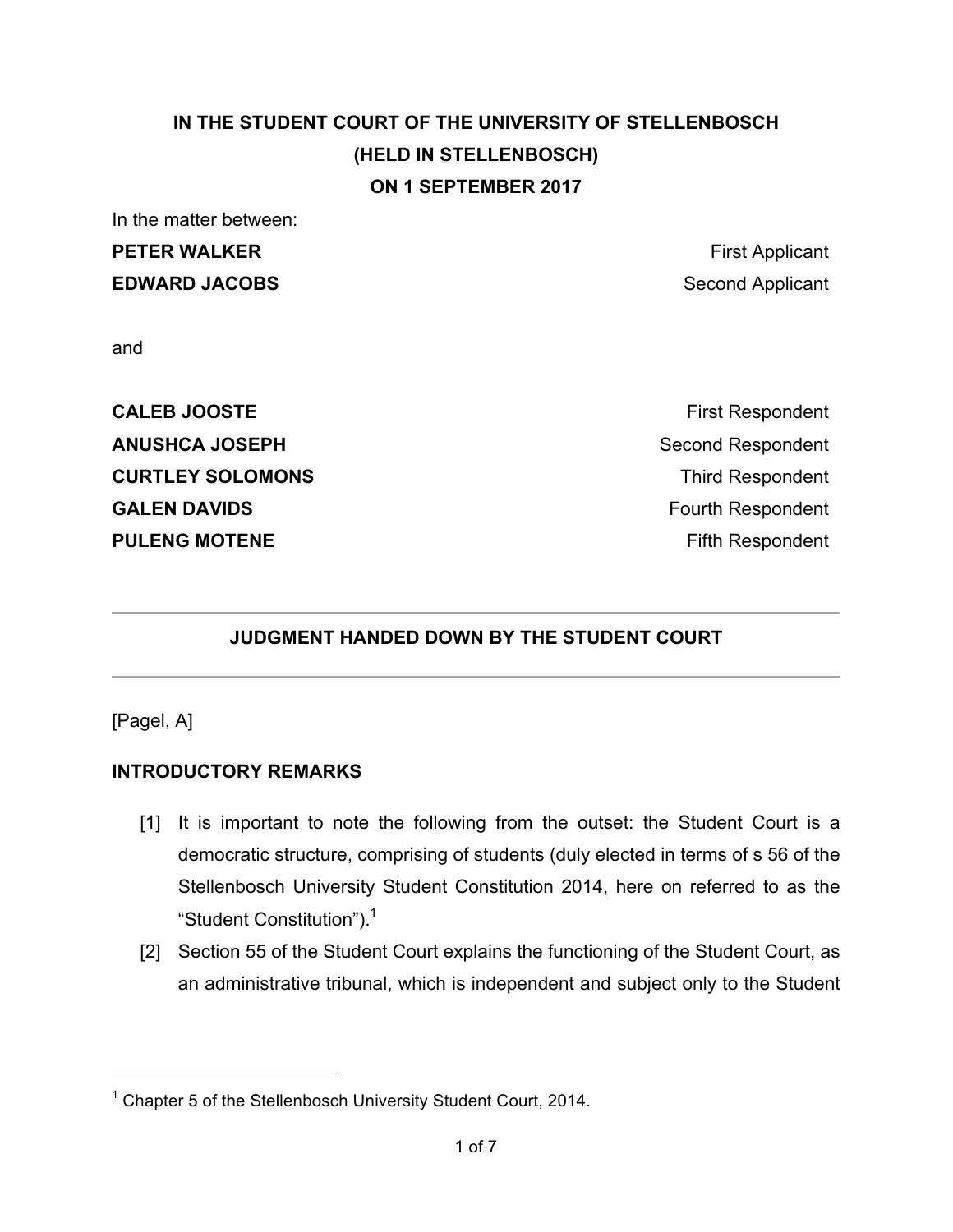Constitution, which the Court must apply impartially and without fear favour of prejudice.

[3] Lastly, the Student Court determines its own procedures with due consideration of the rules of natural justice and the need for the Student Court to be accessible.<sup>2</sup> These functions are to be fulfilled objectively; transparently and in the utmost good faith.

### **FACTS OF THE CASE**

- [4] On 11 August 2017 the Aurora Private Student Organisation (PSO) held a Primarius/Primaria and Vice-Primarius/Primaria (POP) caucus, as required in terms of the Aurora PSO Constitution, in Chapter 3, section 7. The House Committee (HC) of 2016/2017 (the outgoing HC) and the HC 2017/2018 (the newly elected HC) were present in terms of Chapter 3, section 7. There was one candidate for prim at this caucus, and she did not attain the required two-thirds majority. Nor did she attain the simple majority required in a subsequent vote.
- [5] Because the first POP caucus yielded no result, the Election Committee arranged a second POPs caucus on 16 August 2017. The newly elected HC, the Election Committee, including the Visiting Head of the PSO attended the second POP caucus. Two candidates had availed themselves for the position of Prim, including the sole candidate from the first POP caucus.
- [6] At this second POP caucus, convened by the Election Committee, it was decided that only the new HC will vote. After three rounds of voting, neither candidate attained a simple majority, let alone a two-thirds majority.
- [7] The applicant brought an application to set the decision to elect the Prim set aside on the basis that the procedure followed was not in accordance with the Aurora PSO Constitution.
- [8] Before addressing this issue, there are certain *in limine* points raised by the respondents that must be addressed.

 $\overline{a}$ 

 $2$  Section 65(1) of the Student Constitution.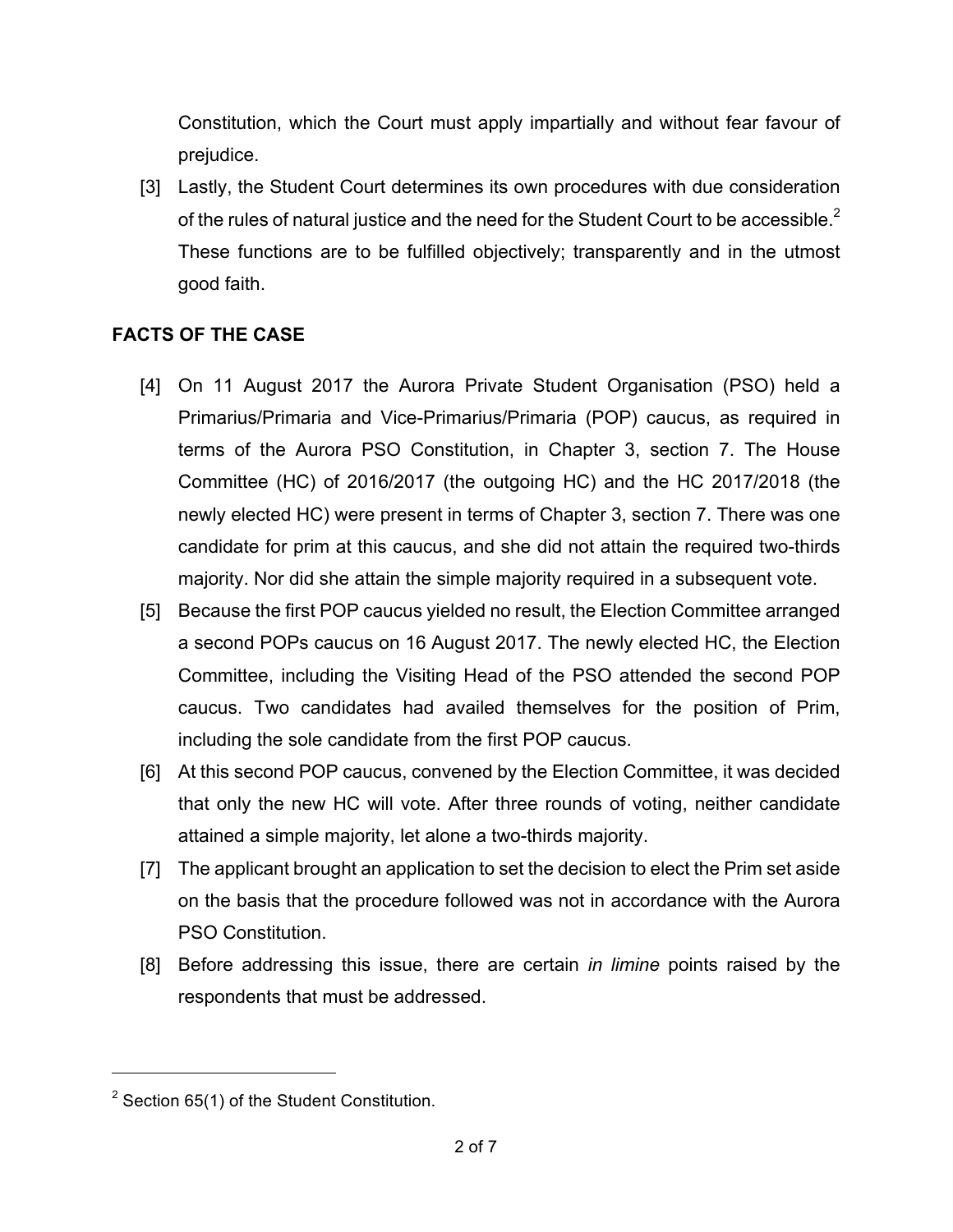#### **URGENCY**

- [9] The Student Court determines its own procedure.<sup>3</sup> Rule  $6(4)$  permits the Court to dispense with certain formalities if the matter is urgent.
- [10] In accordance with Rule 6(5), the applicants brought the matter on an urgent basis because of the POPs camp – an important leadership event for future POPs – which is to take place on 2 September 2017. The court is satisfied that this is reason enough to consider the matter on an urgent basis. The court will bear in mind the hastened nature of the respondent's reply when deciding the matter.

### *LOCUS STANDI*

[11] The Student Constitution is clear with regards to who has *locus standi* before the court. Section 64 reads:

"All students and student bodies can bring cases before the Student Court, *and only student and student bodies* can bring cases unless… all the parties before the Court consent". (my emphasis)

- [12] While the Student Constitution only refers to bringing an application, it must be understood that those who cannot bring cases, cannot have cases brought against them. According, the Visiting Head of Aurora cannot be cited as a respondent in this matter.
- [13] Furthermore, certain persons were cited as applicants or respondents by the first applicant, but have been removed from this order. They have not contributed to the litigation, nor has an order been made against them.

#### **JURISDICTION**

[14] The jurisdiction of the Student Court is conferred in section 62 of the Student Constitution. This includes the power to "decide on the constitutionality of any action or omission of a *student body or a member thereof*".4 (my emphasis)

<sup>&</sup>lt;sup>3</sup> Section 65.

 $4$  Section 62(b).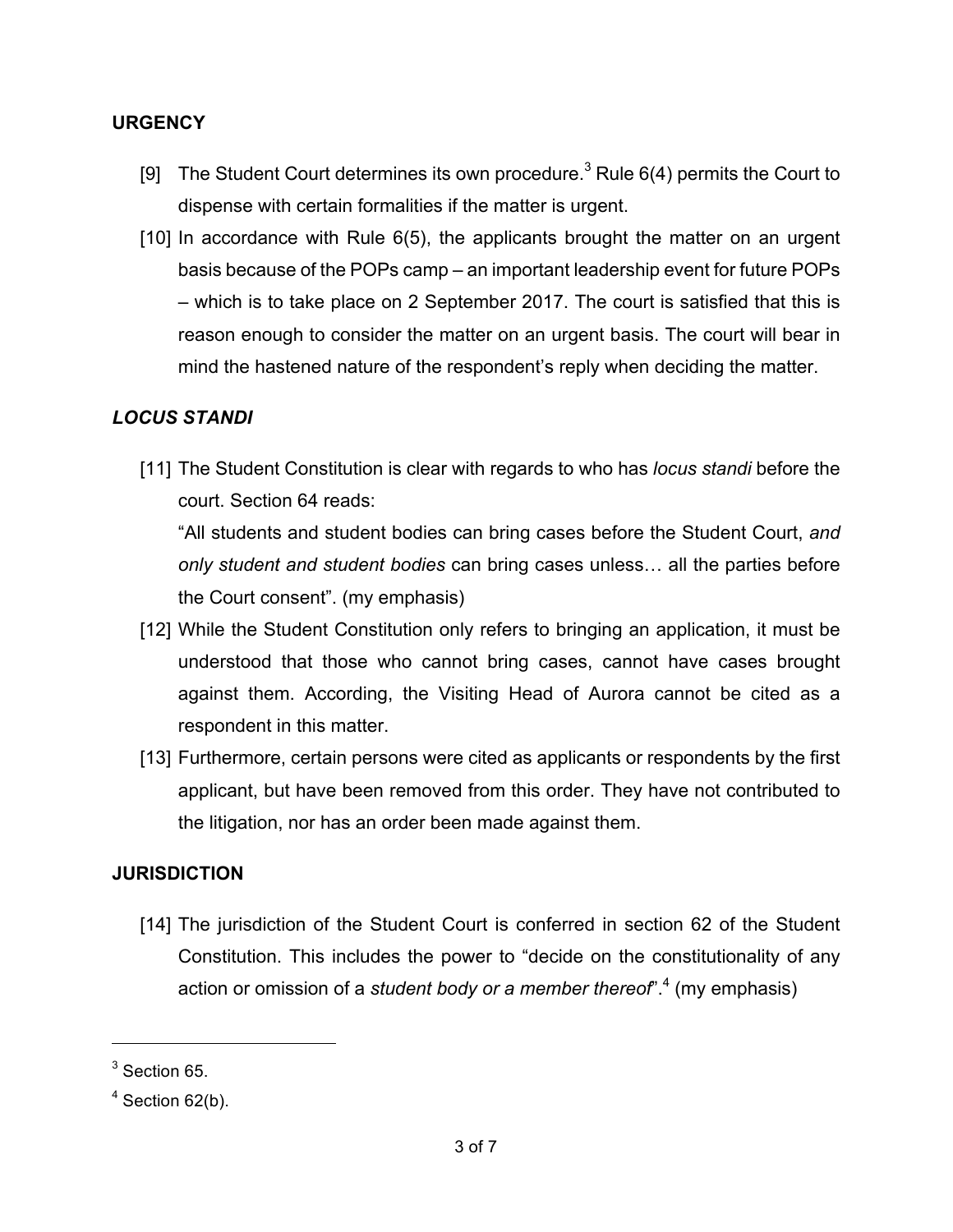- [15] The term "student body" is defined in section 1(5) of the Student Constitution as "an organised group of student formally associated with the University". The respondents, who act in their capacity as HC members, are undoubtedly an "organised group", and they are undoubtedly "formally associated with the University".
- [16] The respondents submitted that the HC and members thereof are not within the Court's jurisdiction because they are not mentioned in section 3 of the Student Constitution.<sup>5</sup> This submission fail. Such an understanding equates the definition of "student bodies" to mean only student bodies that are constituted in the Student Constitution. Not only is this contrary to the plain meaning section 1(5), but it ignores the fact that the Student Constitution deliberately refers to "student bodies constituted by Section 3" when it intends to do so.<sup>6</sup>
- [17] Thus, it cannot be said that when section 62 refers to a "student body" that it means to refer to a "student body constituted by section 3".
- [18] Furthermore, the preamble read "We, the students of Stellenbosch University…". It has not been qualified in a manner that suggests that members of House Committees are exempt from this Constitution. In fact, the Student Constitution directly refers to House Committees.<sup>7</sup> The narrower interpretation of "student body" would contract the scope of the Student Constitution to such an extent that could not have been intended, having due regard to the rights in Chapter 2 which are conferred to "every student".
- [19] The respondents further submitted that because they are subject to the Residence Rules found in the Disciplinary Code for Student of Stellenbosch University, that the Court's jurisdiction is excluded. This submission must also fail. Whether or not a student body, or member thereof is subject to another regulation or code is of no concern to the jurisdiction of this court. Section 62 does not qualify the court's jurisdiction to "where no other rule or remedy is applicable".

<sup>5</sup> Section 3 is titled "Bodies constituted by this Constitution".

 $6$  Section 4(2).

 $7$  Section 92(5).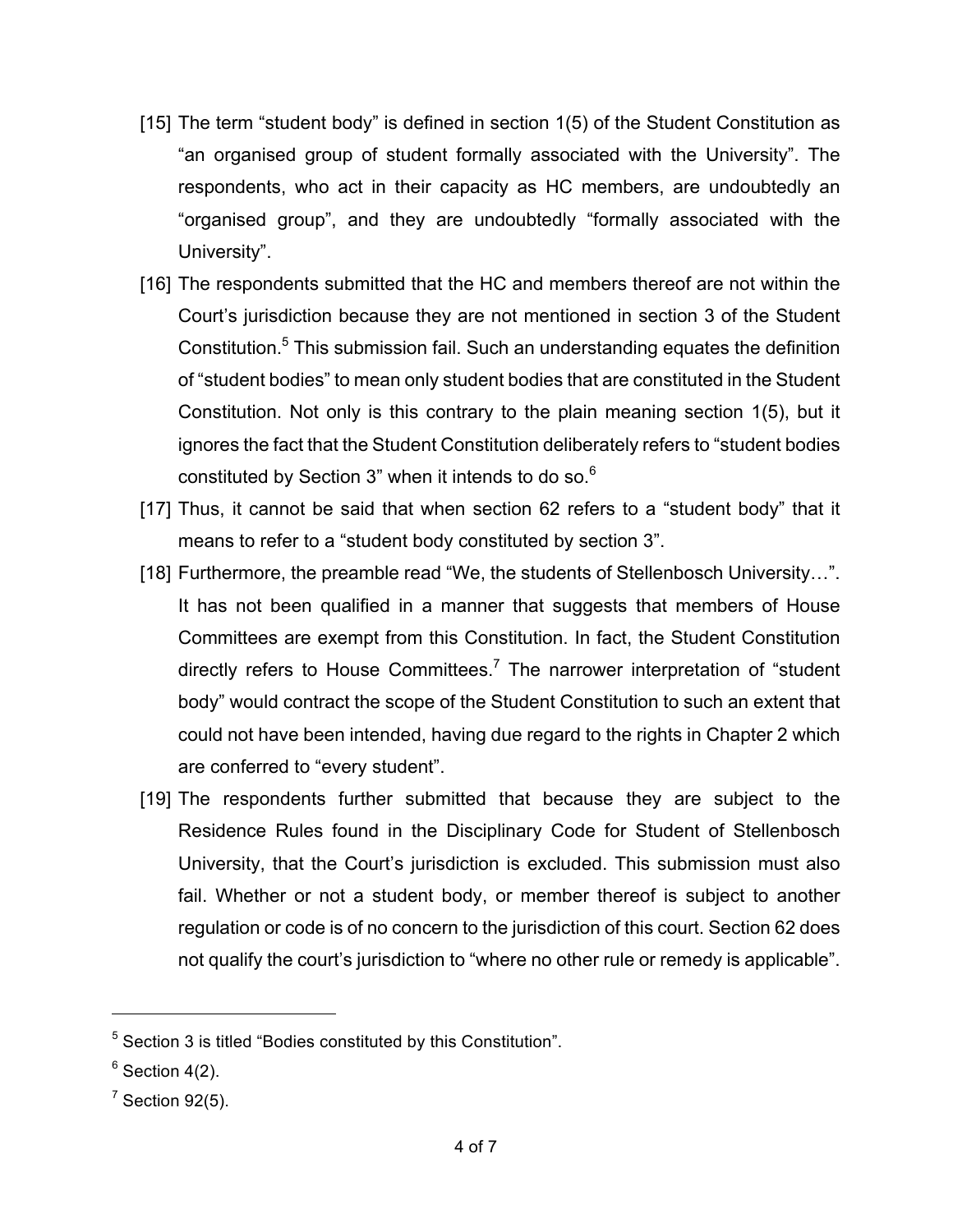[20] Thus, the argument that the Student Constitution is ignorant of matters within residences must fail on a technical understanding of the Student Constitution.

#### **APPLICATION OF LAW TO THE FACTS**

- [21] The applicant's principal complaint is that the procedure followed at the POP caucus on 15 August 2017 was not in accordance with chapter 3, section 5.1, in that the outgoing HC were not present at the caucus. $8$
- [22] The respondents contend that the provision was complied with on 11 August, and yielded no result. Furthermore, the Aurora Constitution is silent on what procedure should be followed in the event that section 5.1(c) has been exhausted. Again, the applicants did not contest the validity of the procedures followed at the caucus on 11 August.
- [23] Therefore, the applicant's contention relies on the assumption that in the event that the procedure set out in the Aurora Constitution has been exhausted, that the procedure to be followed must be the one stipulated in the Constitution. In this case, the procedure that created the impasse must be followed again, because they are at an impasse. The effect of such an understanding would be to revisit the procedure in the Aurora Constitution in perpetuity, potentially never resolving itself.
- [24] It must be borne in mind that the Aurora Constitution contemplates the position if a candidate does not reach a two-thirds majority. $9$  After several more rounds of voting, the requirement is lowered to a simple majority. This did not aid the process on 11 August. Even then, no Prim was elected. It is from this point on that the Aurora Constitution no longer stipulates a prescribed procedure.
- [25] Once again, the facts are that the Election Committee exercised its discretion and decided it would be best to have the new HC take the matter forward. The HC decided that another POP caucus should be held and only the new HC will vote. They followed a procedure similar to that prescribed in the Aurora Constitution –

 $8$  Although the applicants erroneously refer to section 2.1.

 $<sup>9</sup>$  In Chapter 3, section 5.1(c).</sup>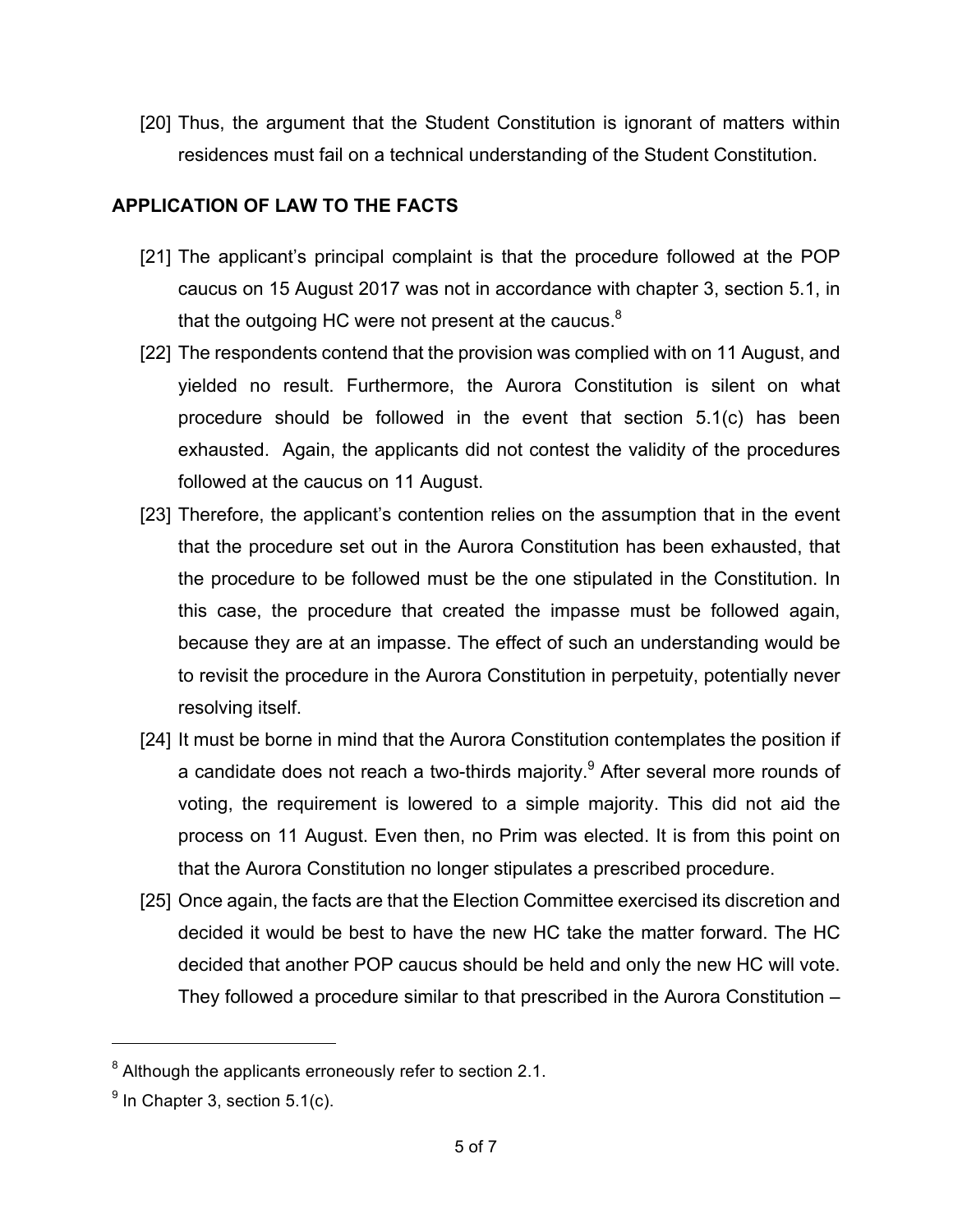that being three rounds of voting with the last round reduced to simple majority – but were still left without a new Prim. The HC then, motivated by the importance of electing a Prim, asked the Visiting Head to cast a deciding vote.

- [26] It is the applicants' contention that this process was unconstitutional. However, for the reasons above, the constitution does not regulate the procedure as strictly as the applicants suggest. If the Aurora Constitution were to be understood as proposed by the applicants, then they themselves would not have been allowed to stand for Prim.<sup>10</sup> The question then becomes whether the procedure was procedurally fair.
- [27] The Aurora Constitution becomes relevant again, but in an indirect manner. It gives an indication of what may be required in certain circumstances. For example, Chapter 3, section 3.1(c) provides that "In the event of all other options having been exhausted, then and only then the Election Committee may use their discretion in consultation with the Visiting Head to allow first years to run". What is instructive here, is that the Election Committee obtains a discretion to exercise in the event that all other options have been exhausted. This is what happened when the Election Committee granted the new HC the prerogative to elect its new Prim.
- [28] Furthermore, the process was a result of the consultation between all stakeholders, the applicants included. In a similar vein, the argument that the third applicant did not have sufficient time to prepare for the caucus must fail, because the reason he did not have the time to prepare is because he chose not to stand for Prim when applications were initially made open.
- [29] For the reasons above, the court finds that the process followed was not in contravention of the Aurora Constitution and that is was procedurally fair.

 $10$  Chapter 3, section 3.2, paragraph 2: "The applicants binds themselves to the positions indicated on the application forms. This means that… he/she may not run for the position of [Prim] if this was not indicated on his/her application form.